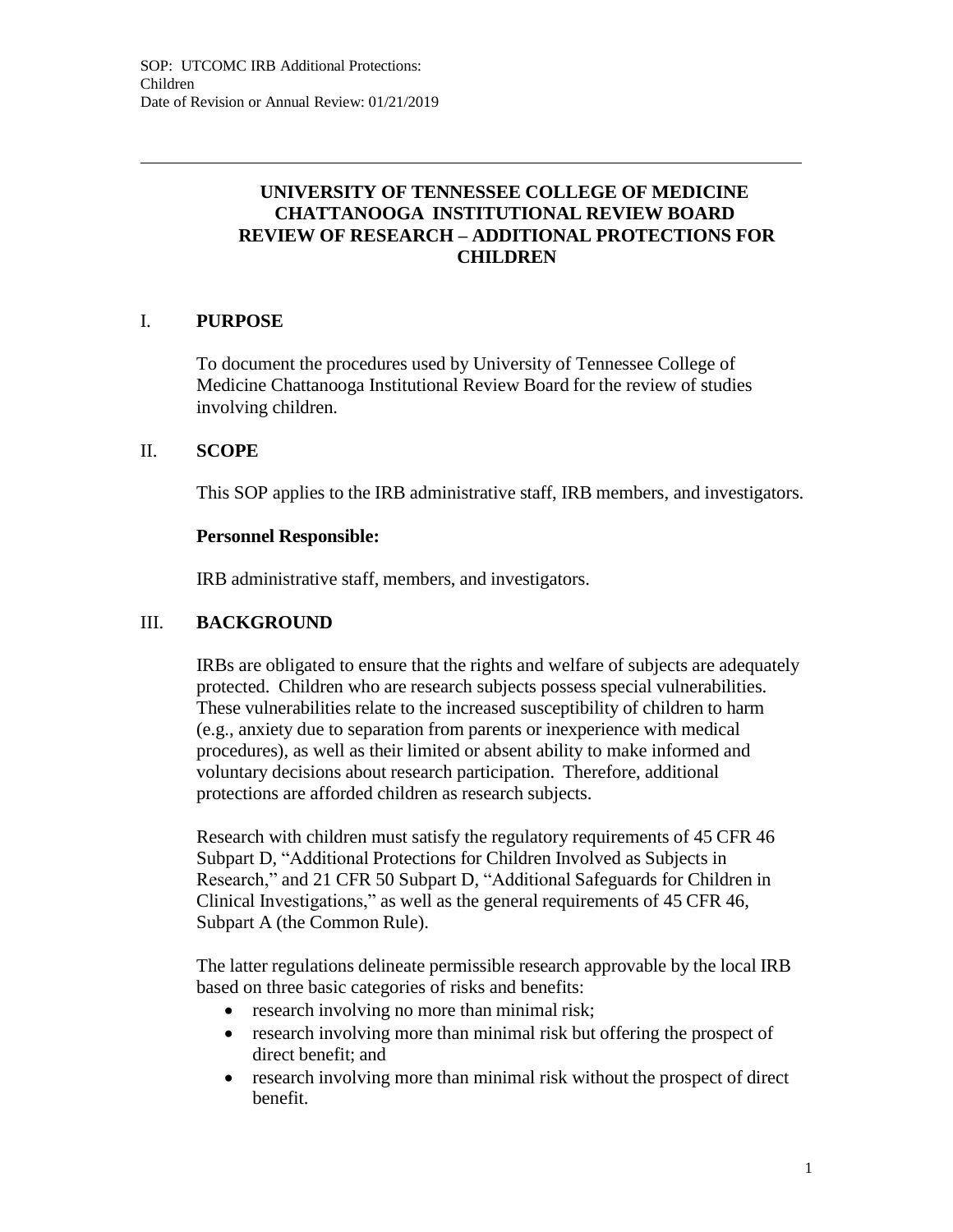In addition, the investigator must usually obtain both the written permission of the parent or legal guardian and the child's assent before the child may participate in the study. A child's mere failure to object is not assent. Federal regulations do not require that assent be sought from children starting at a particular age, but specify that assent should be sought when, in the judgment of the IRB, the children are capable of providing their assent, taking into account the ages, maturity and psychological state of the children involved. UTCOMC IRB policy is that assent must be obtained from all children ages 8 and older who are determined to be capable of providing assent.

Assent is a process initiated by a researcher to share information about a particular study with a child or minor adolescent subject. The basic value underlying this process is to acknowledge the minor as an individual deserving of respect. During the assent process, one or more of the following will be achieved: the minor can feel included in the process, or can feel at least partially informed, or can fully understand the purpose and requirements of the research. The extent of participation of the child in the process will be determined by the age and developmental status of the minor, relevant legal statutes, cultural contexts, type of research being done, local IRB policies, health status of the minor, and the potential for therapeutic benefit. The ultimate outcome of the process is agreement or disagreement by the minor to participate in the study.

The intent of the assent process is undermined in situations where the option of dissent does not exist. Thus, it is disrespectful to the minor to initiate an assent process if the minor does not have a right to refuse to participate in the study. The researcher may judge the clinical situation to be such that an assent process should not be initiated. In such situations described below, the rationale for not initiating the assent process must be documented.

#### **In Accordance With:**

45 CFR 46 subpart D; 21 CFR 50 subpart D; 21 CFR 56; OHRP Guidance on Written IRB Procedures (07/01/2011).

**Special Protections for Children as Research Subjects** <http://www.hhs.gov/ohrp/policy/populations/children.html>

# **Children Involved as Subjects in Research: Guidance on the HHS 45 CFR 46.407 ("407") Review Process**

[http://www.hhs.gov/ohrp/policy/populations/guidance\\_407process.html](http://www.hhs.gov/ohrp/policy/populations/guidance_407process.html)

# **Research with Children – FAQ**

<http://answers.hhs.gov/ohrp/categories/1570>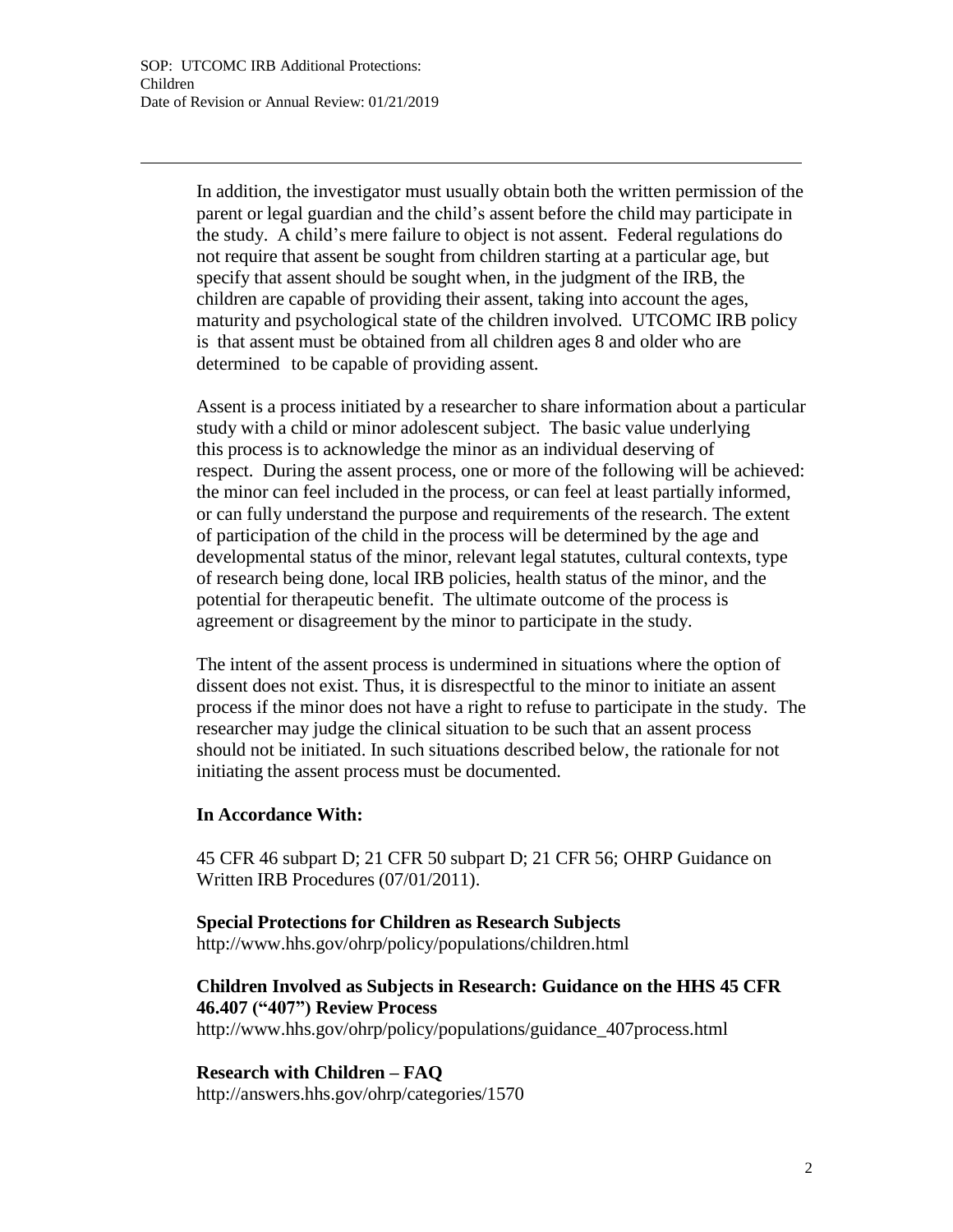### **Research Involving Vulnerable Populations (Video)**

[http://www.youtube.com/watch?v=SqRw6FevuXg&feature=player\\_embedded](http://www.youtube.com/watch?v=SqRw6FevuXg&feature=player_embedded)

#### **Additional Protections for Children**

<http://www.fda.gov/ScienceResearch/SpecialTopics/RunningClinicalTrials/ucm1> 19111.htm

*Compliance with this policy also requires compliance with state or local laws or regulations that provide additional protections for human subjects.*

### **DEFINITIONS**

**Assent** means a child's affirmative agreement to participate in research. Mere failure to object, absent affirmative agreement, should not be construed as assent.

**Children** are persons who have not attained the legal age for consent to treatment or procedures involved in the research, under the applicable law of the jurisdiction in which the research will be conducted.

**Permission** means the agreement of parent(s) or legal guardian(s) to the participation of their child or ward in research.

**Parent** means a child's biological or adoptive parent.

**Legal Guardian** means an individual who is authorized by a court under applicable state or local law to consent on behalf of a child to general medical care. The term "legal guardian" as used here does not include non-custodial parents, grandparents, adult siblings, step-parents or other adult family members, unless such individuals are authorized by a court of law to make decisions about general medical care for the child.

**Minimal Risk** means that the probability and magnitude of harm or discomfort anticipated in the research are not greater, in and of themselves than those ordinarily encountered in daily life or during the performance of routine physical or psychological examinations or tests.

### IV. **PROCEDURES**

1. When reviewing clinical studies involving children that require full board review, UTCOMC IRB will have a pediatrician and / or other voting member who has expertise, experience and training in the care of children present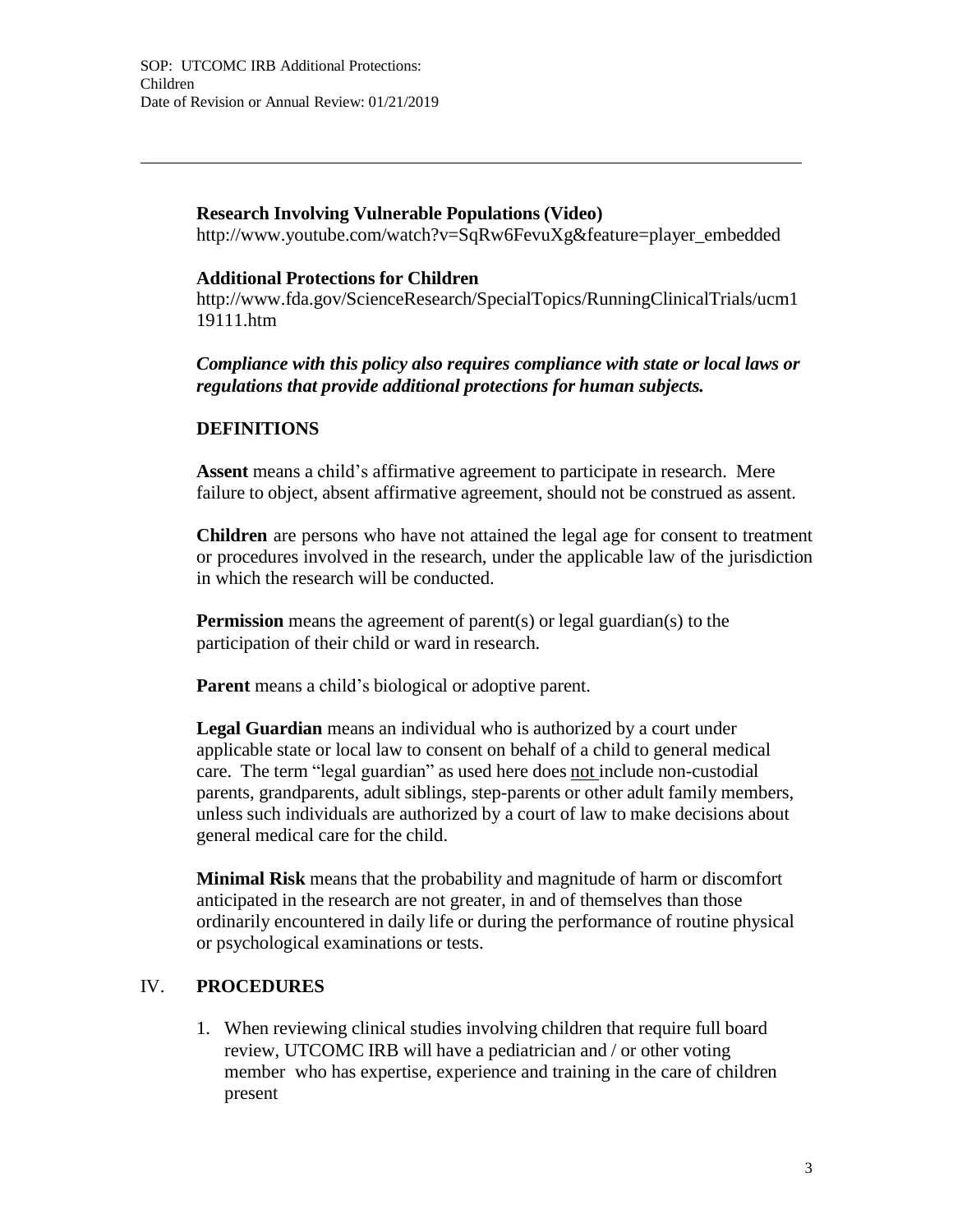when the study is discussed.

- 2. When reviewing clinical studies involving children, UTCOMC IRB will only approve research studies falling into one of the following categories:
	- a. Research not involving greater than minimal risk to the research participant (45 CFR 46.404; 21 CFR 50.51).
	- b. Research involving greater than minimal risk but presenting the prospect of direct benefit to the individual subject. Research in this category is approvable provided (a) the risk is justified by the anticipated benefit to the subject; and (b) the relationship of risk to benefit is at least as favorable as any available alternative approach (45 CFR 46.405; 21 CFR 50.52).
	- c. Research involving greater than minimal risks with no prospect of direct benefit to the individual subjects, but likely to yield generalizable knowledge about the subject's disorder or condition. Research in this category is approvable provided: (a) the risk represents a minor increase over minimal risk; (b) the intervention or procedure presents experiences to subjects that are reasonably commensurate with those inherent in their actual or expected medical, dental, psychological, social or educational situations; and (c) the intervention or procedure is likely to yield generalizable knowledge about the subject's disorder or condition that is of vital importance for the understanding or amelioration of the subject's disorder or condition (45 CFR 46.406; 21 CFR 50.53).
	- d. Research not otherwise approvable, but which presents an opportunity to understand, prevent, or alleviate serious problems affecting the health or welfare of children (45 CFR 46.407; 21 CFR 50.54). When a research study is approvable only under this category, the IRB will request additional review by a panel of experts convened by the Secretary of HHS or the Commissioner of the FDA. Final approval will be contingent upon a finding by the expert panel that the study is approvable in accord with 45 CFR 46.407 or 21 CFR 50.54.
	- e. Children who are **Wards** of the State or any other agency, institution, or entity can be included in research approved under (2c) or (2d) only if (i) such research is related to their status as wards; or (ii) the research is conducted in schools, camps, hospitals, institutions, or similar settings in which the majority of children involved as subjects are not wards. If research is approved under this section, the IRB shall require appointment of an advocate for each child who is a ward, in addition to any other individual acting on behalf of the child as guardian or in loco parentis. One individual may serve as advocate for more than one child. The advocate shall be an individual who has the background and experience to act in, and agrees to act in, the best interests of the child for the duration of the child's participation in the research and who is not associated in any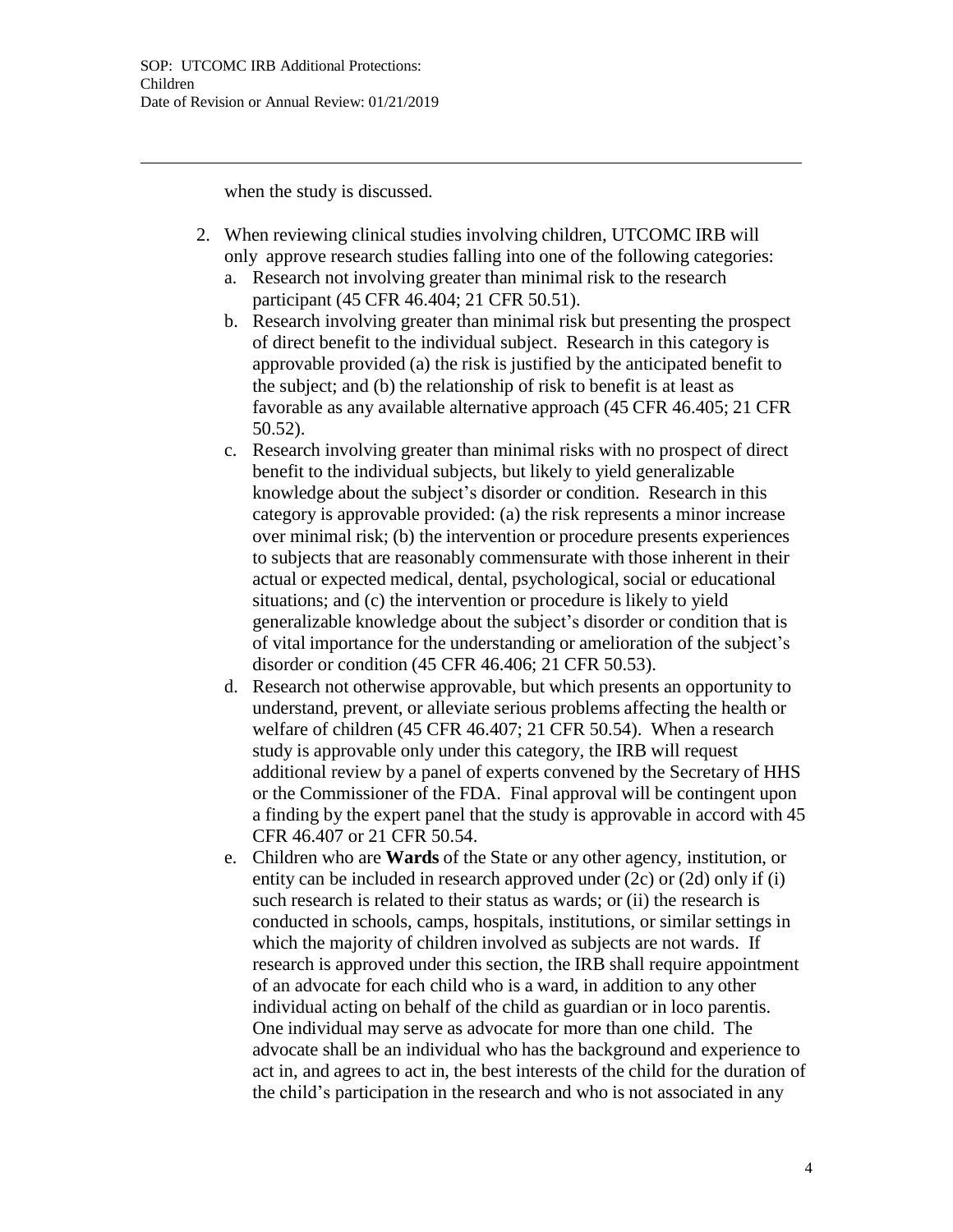way (except in the role as advocate or member of the IRB) with the research, the investigator(s), or the guardian organization.

- f. The category under which the study is approved will be appropriately documented in the minutes of the IRB meeting for studies requiring full board review, and in the initial approval letter for studies requiring expedited and exempt review.
- 3. The UTCOMC IRB will only approve studies that satisfy the following requirements for assent and permission:
	- a. Permission of one parent is sufficient for research approved under  $2(a)$  and (b) above. For research approved under 2(c) and (d) above, permission of both parents/legal guardians is required, unless one parent is deceased, unknown, incompetent or not reasonably available; or when only one parent has legal responsibility for the care and custody of the child if consistent with State law (45 CFR 46.408(b); 21 CFR 50.55(e)(2)); or when there is only one legal guardian.
	- b. For research approved under 2(c) and (d) above, the following procedures should be followed to determine the reasonable availability of an absent parent/legal guardian and to secure his/her permission by telephone:
		- i. The absent parent/legal guardian should be considered not reasonably available if unable to be reached by phone within the timeframe necessary to secure permission for study participation.
		- ii. If the absent parent/legal guardian is available by phone, then the consent document should be sent to him/her by a convenient mode of communication (fax, e-mail, etc.). The consent interview may be conducted over the telephone when the absent parent/legal guardian can read the consent form as it is discussed. Study procedures may not be initiated until the signed consent form (signed by the absent parent) is returned by facsimile (or approved alternative method discussed below) to the investigative site. The consent form with the original signature of the absent parent/legal guardian should be mailed or brought to the investigative site at the earliest opportunity. The IRB will also permit the use of alternative communication technologies in FDA-regulated studies, such as email, mail, or videoconference, provided that the consent form is sent to the absent parent/legal guardian prior to the consent interview, the absent parent/legal guardian can read the consent form as it is discussed, and an image of the signed consent form is returned to the investigative site prior to the initiation of study procedures.
		- iii. The steps in the effort to determine reasonable availability, to contact the second parent/legal guardian, and to secure his/her permission should be carefully documented in the research record. Careful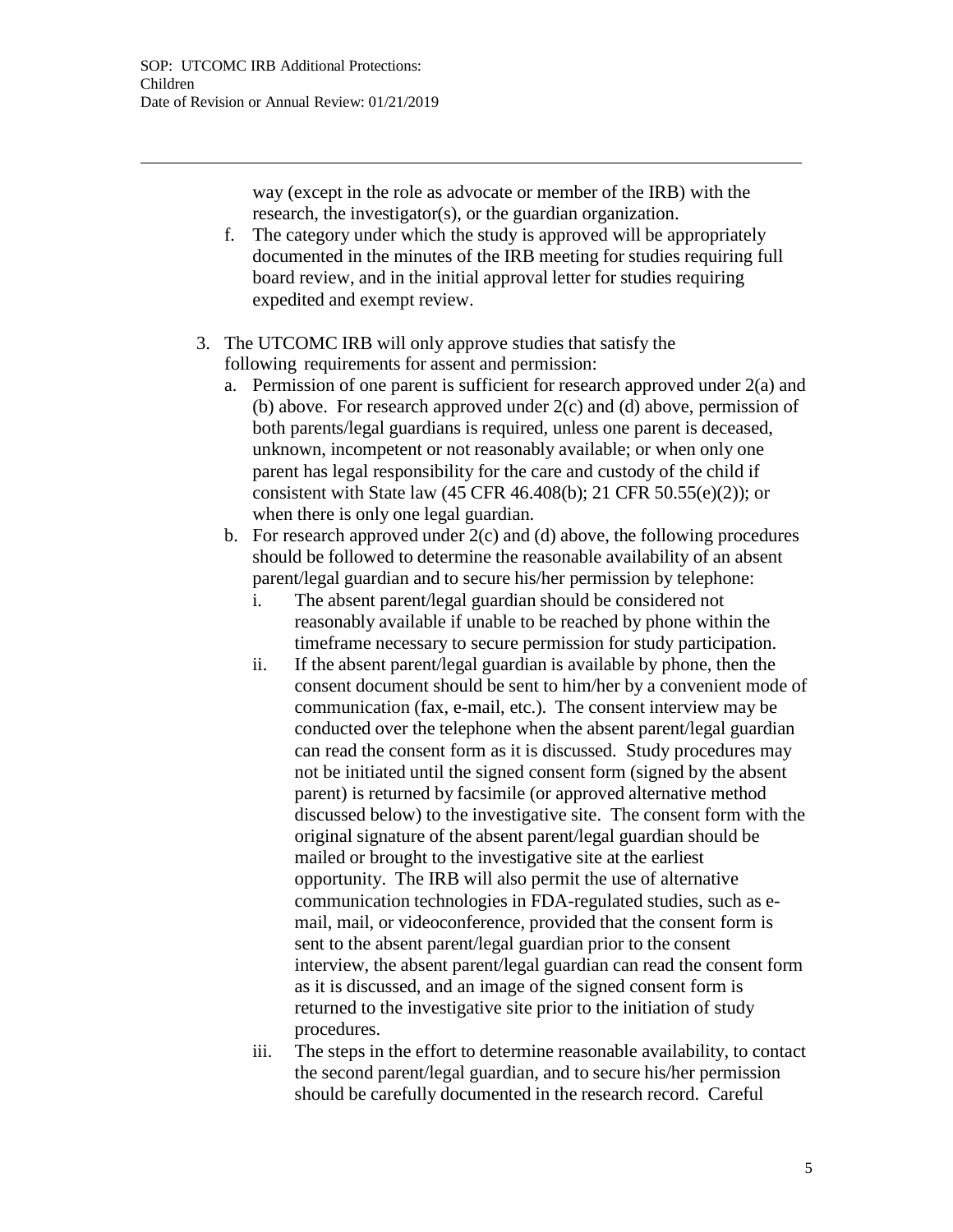documentation requires sufficient narrative that an auditor would be able to tell what efforts were made, how it was determined whether the second parent/legal guardian was reasonably available, and if he/she was available, how permission was obtained.

- iv. Securing permission by telephone must be approved by the IRB as an alteration of consent made in the electronic research application. (See the SOP entitled, "Informed Consent," for further information on the use of telephone consent procedures.)
- c. The UTCOMC IRB will require that each child aged 8 or older provide assent, provided that the investigator determines that the child is capable of assent by evaluating the child's level of maturity, psychosocial and emotional capacity, as well as the nature of the study. The assent process is a vital component of the investigator's ongoing relationship with the minor. Thus, adequate provision must be made for engaging those minors capable of participating in the process. Clinical judgment should be utilized to adapt the process and content to the minor's age, developmental and social maturity, family dynamics, culture, and experience in the medical setting. Essential components of the assent process are:
	- i. An ongoing, open discussion of the research study, including risks, benefits, procedures, and alternatives, appropriate to the minor and the study;
	- ii. Ample opportunity for the minor to ask questions and to have them answered;
	- iii. An explanation that the minor's participation is voluntary and that the subject can decline to participate;
	- iv. Formally obtaining the minor's assent or dissent; and
	- v. Documentation of the assent process.
- d. Exceptions to the Assent Requirements:
	- i. Exceptions for Specific Research Studies:
		- The IRB recognizes that certain research studies involve subjects who are not capable of giving assent. The IRB can waive the requirement for obtaining assent in such cases. In addition, when the IRB has determined that the research offers the prospect of direct benefit for the subjects (approved under 45 CFR 46.405), and when the research intervention is important to the health or well-being of the child and it is only available in the context of the research, the assent of the minor is preferred, but not required.
	- ii. Exceptions for Individual Subjects:

There are two clinical situations in which the PI may make an exception to the requirements for seeking assent in studies for which the IRB has required assent for participation in that study. First is the situation of a minor subject who is incapable of providing assent because of a lack of adequate cognitive or emotional maturity, cultural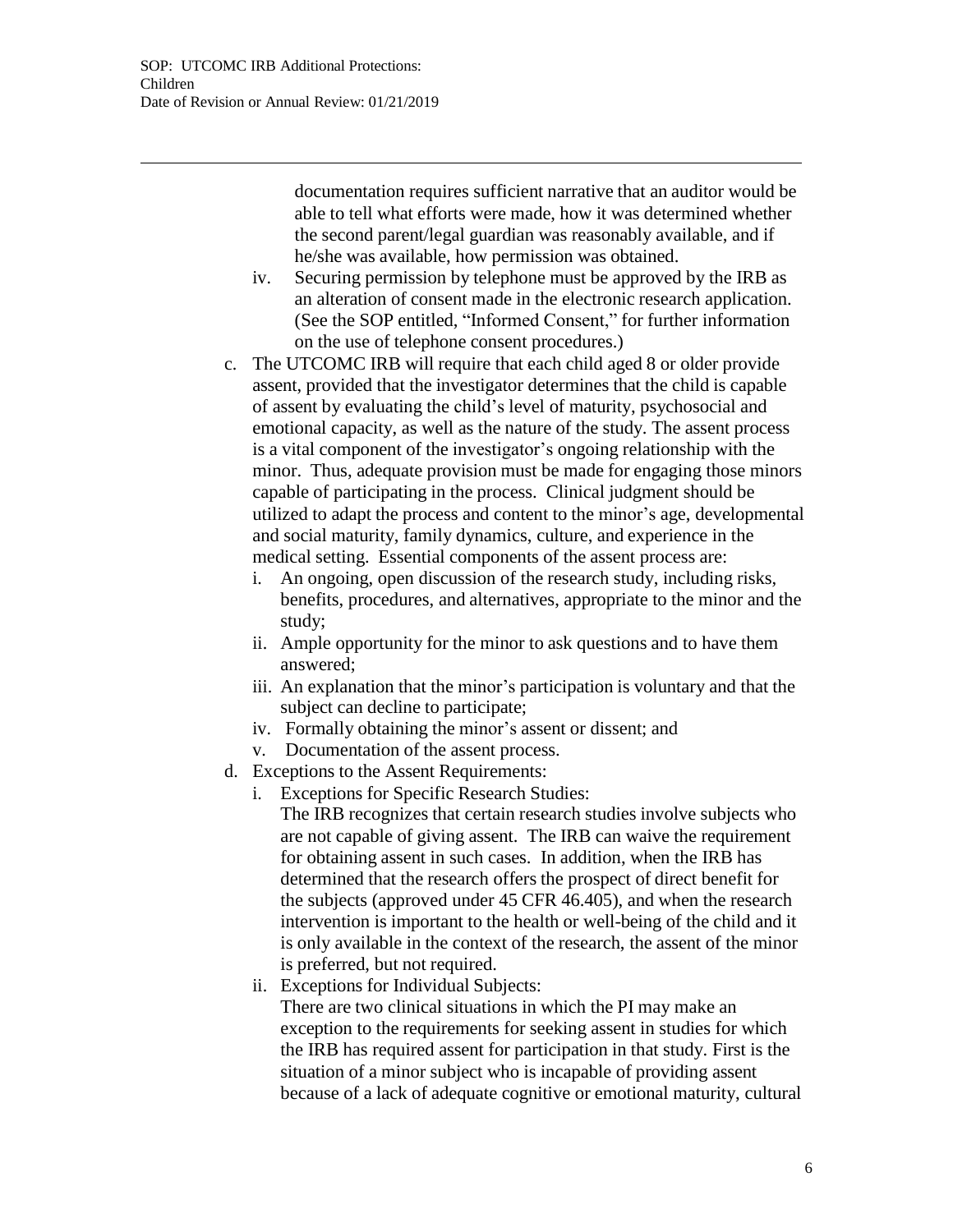contexts, the health status of the minor, or other factors that interfere with the minor's ability to decide whether or not to participate in the research. Second is the situation in which the minor subject has an urgent or emergent condition for which potentially lifesaving treatment is only available in the context of the research study and parental permission has been obtained. In either of these two situations, investigators will use their professional judgment to determine whether the minor is incapable of providing assent, or whether the study has the potential to directly benefit the subject using a treatment that is only available in the context of the research study. If the applicable conditions obtain, then the requirement for an investigator to seek assent may be waived, provided that adequate documentation is made in the medical or research record. Even in these two situations, it is preferable that the minor has as complete an understanding of the research as possible.

- iii. Documentation of Exceptions to the Assent Requirements: The Principal Investigator should document the reasons for not obtaining assent in studies where the IRB has not waived this requirement or indicated in writing that obtaining assent is optional for participating in the research.
- e. Even if the child is capable of assenting, the IRB may waive the requirement under the same conditions for which consent may be waived under 45 CFR 46.116(f) (previously 45 CFR 46.116(d) of the pre-2018 Common Rule). The waiver conditions are not applicable, however, for studies subject to FDA regulations for the protection of human subjects.
- f. If the IRB determines that a research protocol is designed for conditions or for a subject population for which parental or legal guardian permission is not reasonable (neglected or abused children), permission may be waived if an appropriate mechanism for protecting the children is substituted and the waiver is not inconsistent with local, state, or federal laws.
- g. The documentation of assent will vary by the age of the minor. Unless it is specified otherwise in the approval letter, research with very young children (<8 years old) requires only that parental permission is secured and that appropriate information is given to the minor about the research in the same way that procedures would ordinarily be explained to a young child. For minors between the ages of 8–13, documentation of assent to participate is required using the assent discussion page at the end of the UTCOMC IRB Main Consent Form template

[\(http://www.UTCOMC.edu/research/compliance/irb/researchers/consent](http://www.uthsc.edu/research/compliance/irb/researchers/consent-)forms.php ). For older adolescents (age  $\geq$ 14 years), a single consent form that both the minor and the parent or legal guardian sign is adequate unless the Committee has specified differently in the approval letter.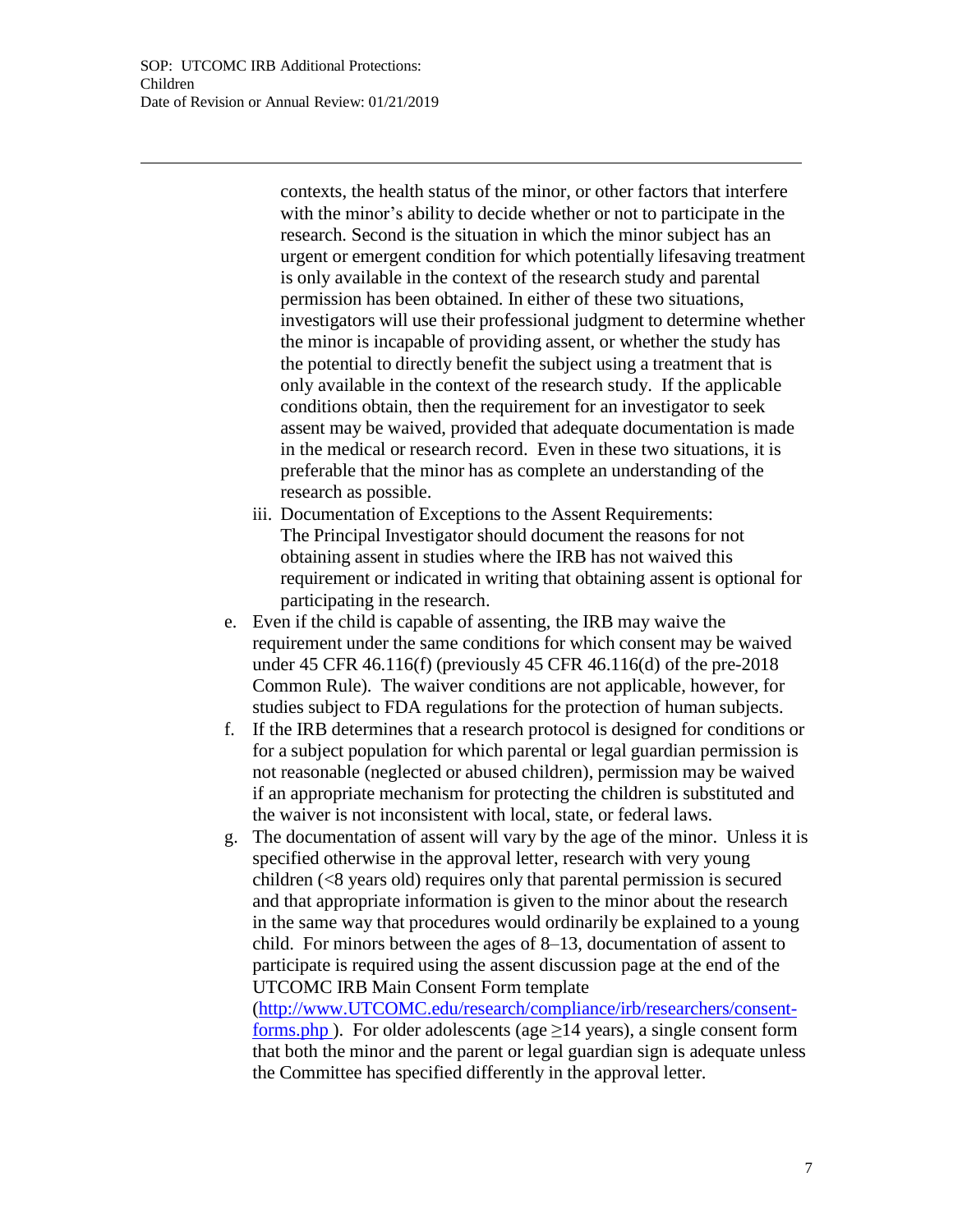- h. If a minor between the ages of 14 and 17 is cognitively capable of assenting to his/her participation in the research study but cannot physically sign the assent line on the consent page (for example, due to paralysis), he/she can verbally indicate that he/she assents and can have his/her parent or legal guardian sign the assent line for him/her. This situation should be explained and documented in the assent/consent discussion notes in the research record.
- i. If a person's role as custodial parent or legal guardian for the child was initially uncertain or was challenged by another individual, it is recommended that the research record include a notation and/or documentation of how it was determined that the individual providing permission is the child's custodial parent or legal guardian.
- 4. When a child reaches the age of 8 while enrolled in a research study, then assent should be obtained from the child subject using the assent discussion page of the consent form(s), and/or according to the assent process described in the IRB-approved application and protocol for the study. Please note that this is required only in circumstances where there are still interactions (including all communications such as phone calls) or interventions (such as blood draws at study visits) with the subject after he/she reaches 8 years of age.
- 5. When a child subject reaches the age of majority while enrolled in research study, then the subject should be consented as an adult. The consent process and the documentation of consent should be implemented in accord with the provisions of SOP: Informed Consent. Please note that this is required only in circumstances where there are still interactions (including all communications such as phone calls) or interventions (such as blood draws at study visits) with the subject after he/she reaches 18 years of age.
- 6. If the parent or legal guardian loses or transfers authority to make health care decisions on behalf of a child who is participating in research, then the new legally authorized representative must be identified and provide permission for the child's continued participation in the study. If a child becomes a ward of the state due to the aforementioned loss or transfer of parental or guardian rights, the stipulations in IV.2.e. (above) apply and the IRB must be notified immediately if the study has not been approved for the inclusion of children who are wards of the state as subjects.
- 7. The consent form for pediatric subjects should be formatted in accord with the UTCOMC IRB Main Consent Form template [\(http://www.UTCOMC.edu/research/compliance/irb/researchers/consent](http://www.uthsc.edu/research/compliance/irb/researchers/consent-)forms.php). This includes, as applicable, adding the assent signature line for